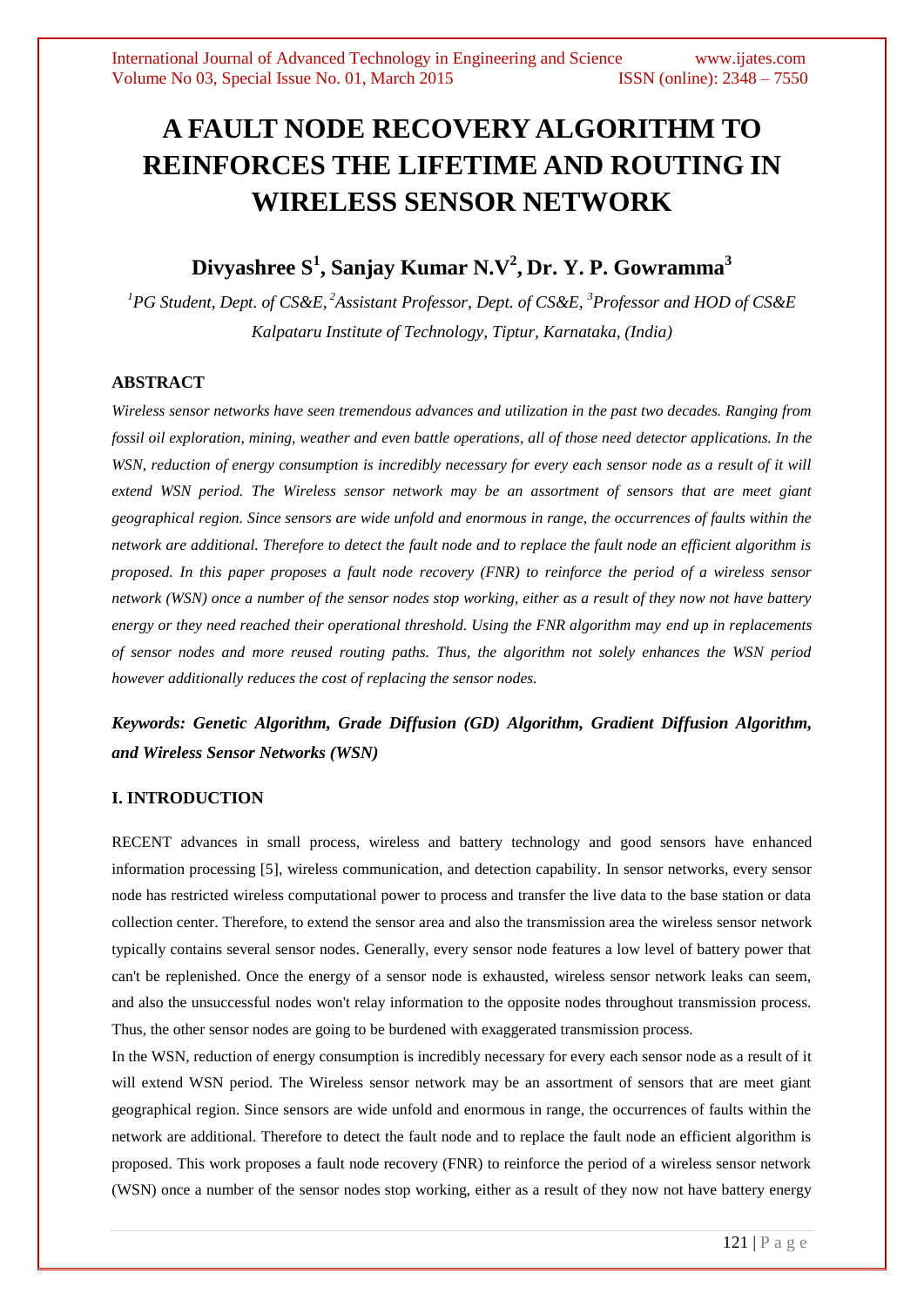or they need reached their operational threshold. Using the FNR algorithm may end up in replacements of sensor nodes and more reused routing paths. Thus, the algorithm not solely enhances the WSN period however additionally reduces the cost of replacing the sensor nodes.

#### **1.1 Wireless Sensor Networks**

Wireless sensor networks have seen tremendous advances and utilization in the past two decades. Ranging from fossil oil exploration, mining, weather and even battle operations, all of those need detector applications. One reason behind the growing quality of wireless sensors is that they'll add remote areas while not manual intervention. All the user needs to do is to collect the data sent by the sensors, and with bound analysis extract important information from them. Typically sensor applications involve several sensors deployed along. These sensors form a network and collaborate with one another to collect data and send it to the base station. These nodes combine with routers and gateways to form a WSN system. The WSN is formed of nodes from a couple of too many hundred, wherever every node is connected to at least one or many sensors as shown in figure 1.



Fig. 1: Typical Multi-Hop Wireless Sensor Network Architecture

## **II. RELATED WORK**

Failures are unavoidable in Wireless Sensor Networks due to the lack of observation and unattended deployment. There is a unit several problems associated with energy, memory and process ability of a sensor node. The occurrences of faults are a unit largely due the presence of faulty sensor nodes [1]. To identify a fault node and to interchange it, several techniques are proposed.

C. Intanagonwiwat et al. [1] explored the directed-diffusion paradigm for such coordination. Directed diffusion is data-centric there in all communication is for named data. All nodes in an exceedingly directed-diffusionbased network are a unit application aware. This permits diffusion to realize energy savings by choosing through empirical observation smart ways and by caching and process knowledge in-network (e.g., data aggregation). They explore and evaluated the employment of directed diffusion for a straightforward remote-surveillance device network analytically and by experimentation.

Fault management for WSNs [2] is totally different from traditional networks. Recent analysis has developed many schemes and techniques that affect differing kinds of faults at totally different layers of the network. All these techniques consider only few issues of WSNs. An efficient Fault Management system or model should take into account most problems or forms of faults.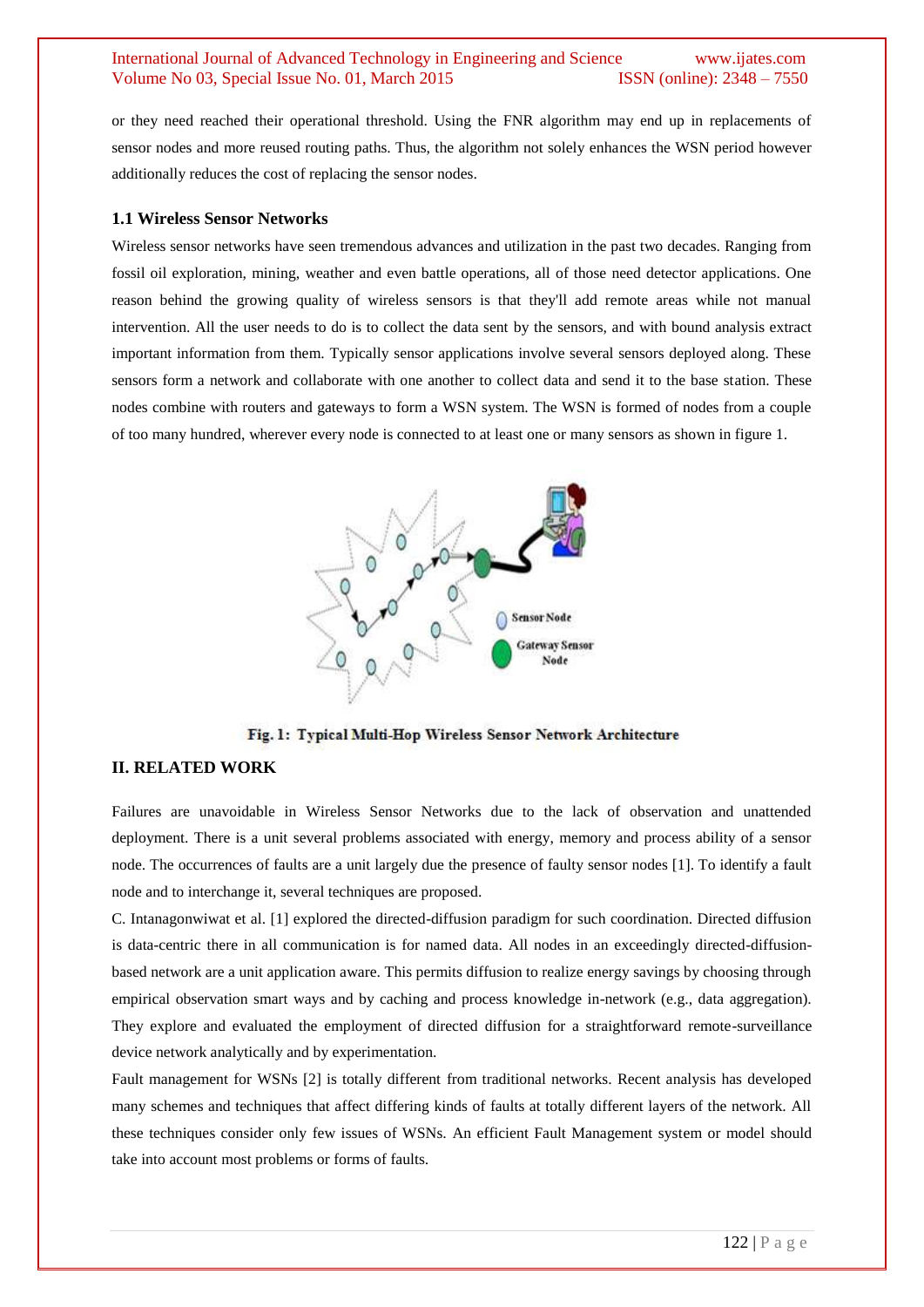J. A. Carballido et al. [3] mentioned the foundations and implementation of a genetic algorithm (GA) for instrumentation functions. The GA constitutes a format module of a call network for sensor network style. The tactic development entailed the definition of the individual's illustration additionally because the design of a graph-based fitness operates, alongside the formulation of many alternative impromptu enforced options. The performance and effectiveness of the GA were assessed by initializing the instrumentation design of an ammonia synthesis plant. The format provided by the GA succeeded in fast the sensor network design procedures. It conjointly accomplished a great improvement within the overall quality of the ensuing instrument configuration. The GA will constitute a valuable tool for the treatment of real industrial issues.

H. C. Shih et al. had given the Grade Diffusion (GD) [4] algorithm in 2012 to enhance the ladder diffusion algorithm using ant colony optimization (LD-ACO) for wireless sensor networks. The GD algorithm not solely creates the routing for every sensor node however additionally identifies a collection of neighbor nodes to scale back the transmission loading. Every sensor node can choose a sensor node from the set of neighbor nodes once its grade table lacks a node able to perform the relay.

Hong-Chi Shih et al. proposed a fault node recovery (FNR) algorithm[6] to boost the life of a wireless sensor network (WSN) once a number of the sensor nodes pack up, either as a result of they not have battery energy or they need reached their operational threshold. Mistreatment the FNR algorithmic rule may end up in fewer replacements of device nodes and additional reused routing paths. Thus, the algorithm not solely enhances the WSN lifespan but also reduces the cost of exchange the sensor nodes. The normal approaches to sensor network routing embrace the directed diffusion (DD) [1] algorithm and the grade diffusion (GD) algorithm [4]. The algorithm proposed in this paper relies on the GD algorithm, with the goal of exchange fewer sensor nodes that are a unit inoperative or have depleted batteries, and of reusing the most variety of routing paths. These optimizations can ultimately enhance the WSN lifespan and reduce sensor node replacement cost.

#### **III. EXISTING SYSTEM**

#### **3.1 Directed Diffusion Algorithm**

A series of routing algorithms for wireless sensor networks have been proposed in recent years. C. Intanagonwiwat et al. given the Directed Diffusion (DD) algorithm [1] in 2003. The goal of the DD algorithm is to scale back the data relay transmission counts for power management. The DD algorithm may be a querydriven transmission protocol. The collected data is transmitted providing it matches the query from the sink node. Within the DD algorithm, the sink node provides the queries within the type of attribute-value pairs to the opposite sensor nodes by broadcasting the query packets to the total network. After, the sensor nodes send the data back to the sink node only when it fits the queries.

#### **3.2 Grade Diffusion Algorithm**

H. C. Shih et al. had given the Grade Diffusion (GD) [4] algorithm in 2012 to enhance the ladder diffusion algorithm using ant colony optimization (LD-ACO) for wireless sensor networks. The GD algorithm not solely creates the routing for every sensor node however additionally identifies a collection of neighbor nodes to scale back the transmission loading. Every sensor node can choose a sensor node from the set of neighbor nodes once its grade table lacks a node able to perform the relay.

The GD algorithm may also record some information relating to the data relay. Then, a sensor node will choose a node with a lighter loading or a lot of offered energy than the opposite nodes to perform the additional relay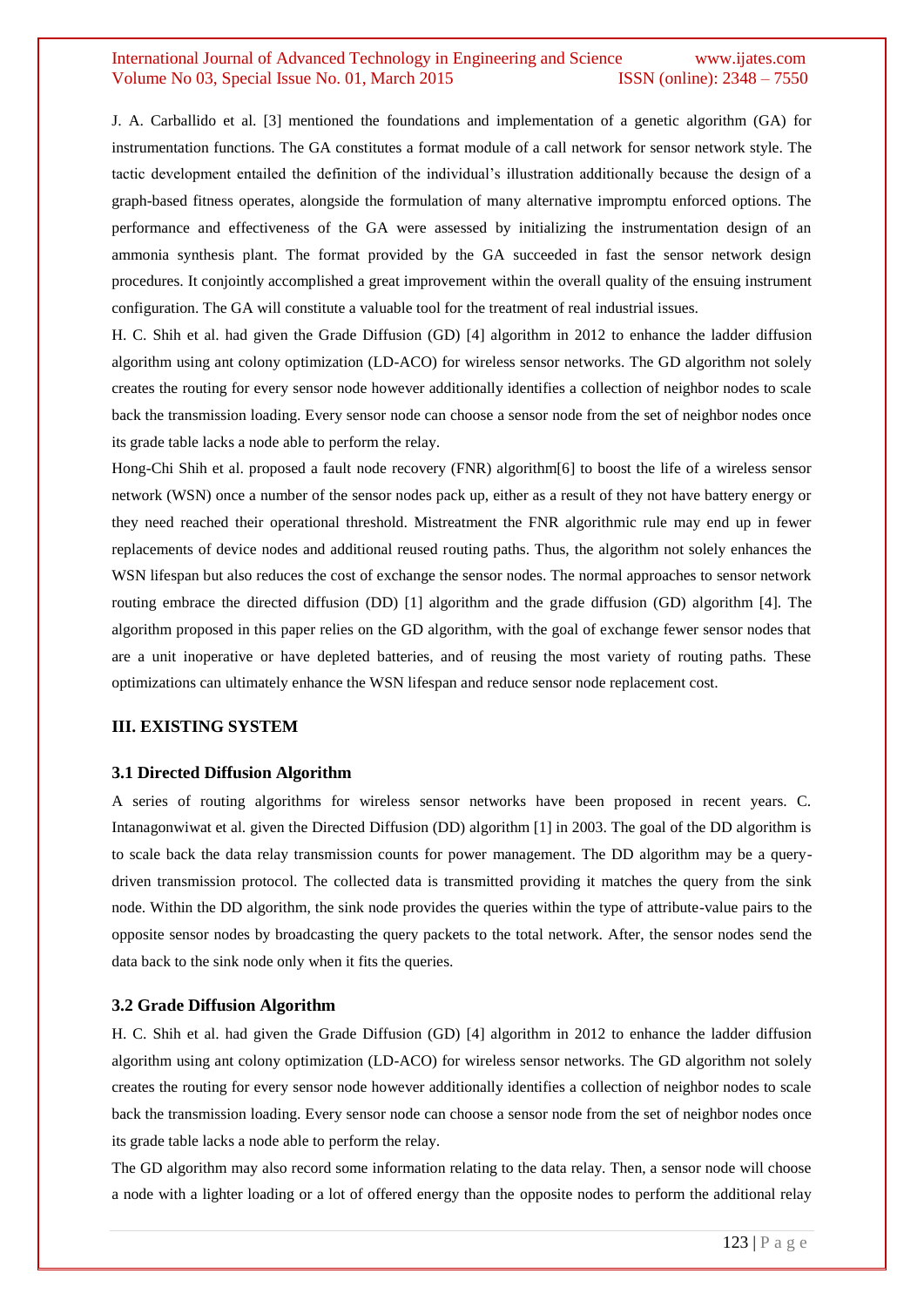operation. That is, the GD formula updates the routing path in real time, and also the event data is so sent to the sink node quickly and properly and shown in Figure 3.



Fig. 3: Grade Diffusion Flowchart

Whether the DD or the GD algorithmic rule is applied, the grade making packages or interested query packets should first be broadcast. Then, the sensing element nodes transfer the event data to the sink node, in step with the algorithmic rule, once appropriate events occur. The sensor routing paths are shown in Figure 4.





Fig. 4: Wireless Sensor Node Routing.

Fig. 5: Wireless Sensor Node Routing Path When Some Nodes Are Not Working.

The WSN could fail due to a spread of causes, together with the following: the routing path would possibly expertise a break; the WSN sensing space would possibly expertise a leak; the batteries of some sensor nodes could be depleted, requiring additional relay nodes; or the nodes wear out when the WSN has been in use an extended amount of your time. In Figure 5, the situation in which the outside nodes transfer event data to the sink node via the inside nodes (the sensor nodes near the sink node) in a WSN illustrate the accommodation measures for non-working nodes. The inside nodes therefore have most important data transmission loading, intense energy at a quicker rate. If all the inside nodes spend their energy or otherwise stop to operate, the event data will now not be sent to the sink node, and therefore the WSN can now not operate.

The power consumption of the sensor nodes in WSNs is inevitable. However, proposes an algorithm to search for and replace fewer sensor nodes and to utilize the foremost routing ways. Typical search techniques are often incapable of optimizing nonlinear functions with multiple variables. One scheme, the genetic algorithm (GA), may be a directed random search technique developed in 1975, supported the conception of natural biology. The present work proposes a fault node recovery (FNR) algorithmic rule supported the GD algorithm combined with the GA. The FNR algorithm creates a routing table using the GD algorithm and replaces sensor nodes using the GA once the amount of sensor nodes that are not functioning exceeds the brink. This algorithmic rule not solely reuses the foremost routing ways to reinforce the WSN life however additionally reduces the cost.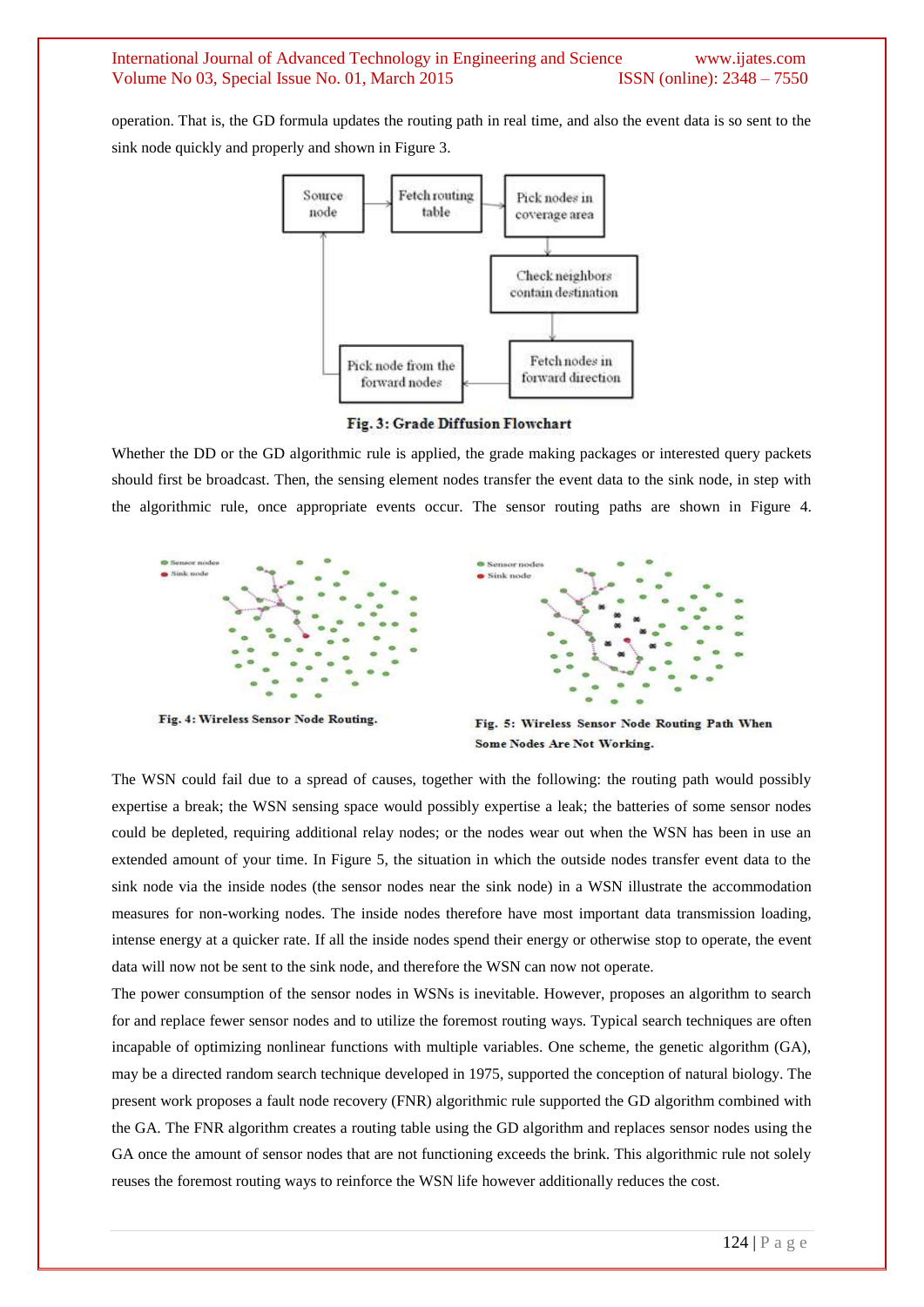#### **IV. PROPOSED SYSTEM**

This work proposes a fault node recovery (FNR) [6] algorithm to boost the period of time of a wireless sensor network (WSN) once a number of the sensor nodes pack up, either as a result of they not have battery energy or they need reached their operational threshold. Victimization the FNR algorithm may end up in fewer replacements of sensor nodes and additional reused routing paths. Thus, the rule not solely enhances the WSN period of time however additionally reduces the value of replacement the sensor nodes. The standard approaches to sensor network routing embrace the directed diffusion (DD) [1] algorithm and also the grade diffusion (GD) [4] algorithm. The rule projected during this work relies on the GD algorithm, with the goal of replacement fewer sensor nodes that square measure inoperative or have depleted batteries, and of reusing the utmost variety of routing paths. These optimizations can ultimately enhance the WSN lifetime and reduce sensor node replacement cost.

This work proposes a fault node recovery (FNR) algorithm for WSNs supported the grade diffusion algorithm [6] combined with the genetic rule. The Block diagram and flow chart is shown in Figure 6. The FNR algorithm creates the routing table, grade value, neighbor nodes, and payload value for every sensor node using the grade diffusion algorithm. In the FNR algorithm, the amount of nonfunctioning sensor nodes is calculated throughout the wireless sensor network operation, and also the parameter  $B<sup>th</sup>$  is calculated consistent with (1).

In Figure 6, the FNR algorithm creates the grade value, routing table, a group of neighbor nodes, and payload value for every sensor node, victimization the grade diffusion rule. The sensor nodes transfer the event data to the sink node consistent with the GD rule once events seem. Then,  $B<sup>th</sup>$  is calculated consistent with (1) within the FNR algorithm [2]. If  $B<sup>th</sup>$  is larger than zero, the rules are going to be invoked and replace nonfunctioning device nodes by purposeful nodes selected by the genetic rule. Then the wireless device network will still work as long because the operators square measure willing to switch sensors

In (1), Grade is the sensor node's grade value. The variable  $N_i^{\text{original}}$  is the number of sensor nodes with the grade value i. The variable  $N_i^{now}$  is the number of sensor nodes still functioning at the current time with grade

value i. The parameter  $\beta$  is about by the user and should have a worth between 0 and 1. If the amount of sensor

nodes that operate for every grade is a smaller amount than β, Ti can become 1, and B<sup>th</sup> are going to be larger than zero. Then, the algorithm can calculate the sensor nodes to replace using the genetic algorithm. The parameters square measure encoded in binary string and function the chromosomes for the GA. The elements (or bits), i.e., the genes, within the binary strings square measure adjusted to reduce or maximize the fitness value. The fitness operate generates its fitness value that consists of multiple variables to be optimized by the GA. Within every, iterations of the GA a pre-determined number of individuals will produce fitness values related to the chromosomes. There are five steps within the genetic algorithm: Initialization of data format, Evaluation, Selection, Crossover, and Mutation of corresponding data.

In initialization chromosome are generated. Every Chromosome is associate degree expected. The quantity of chromosomes depends on number of sensors to be replaced. Next is the evaluation method the quantity of routing path on the market if some non functioning sensors square measure replaced is evaluated supported fitness value. This fitness value is calculated with variety of sensor nodes grade values, number of reusable routing methods, total number of sensor nodes in original WSN, and total number of routing methods in original WSN. And in selection step chromosomes with lowest fitness values are eliminated. Two individual